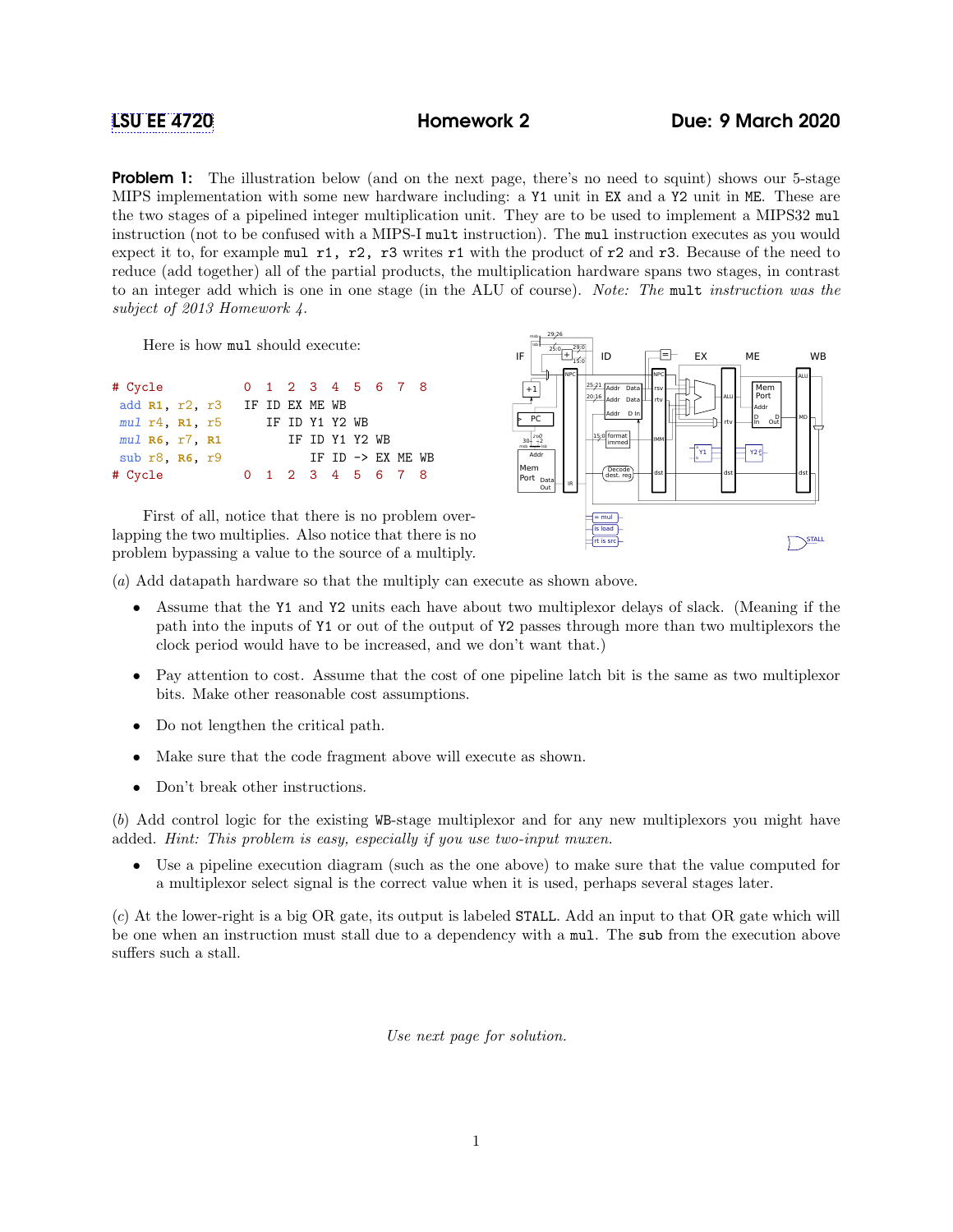(Not interesting enough? There is another problem on the next page!) Use this page for the solution or download illustration Inkscape SVG source from <https://www.ece.lsu.edu/ee4720/2020/hw02-p1.svg> and use that one way or another to prepare a solution.